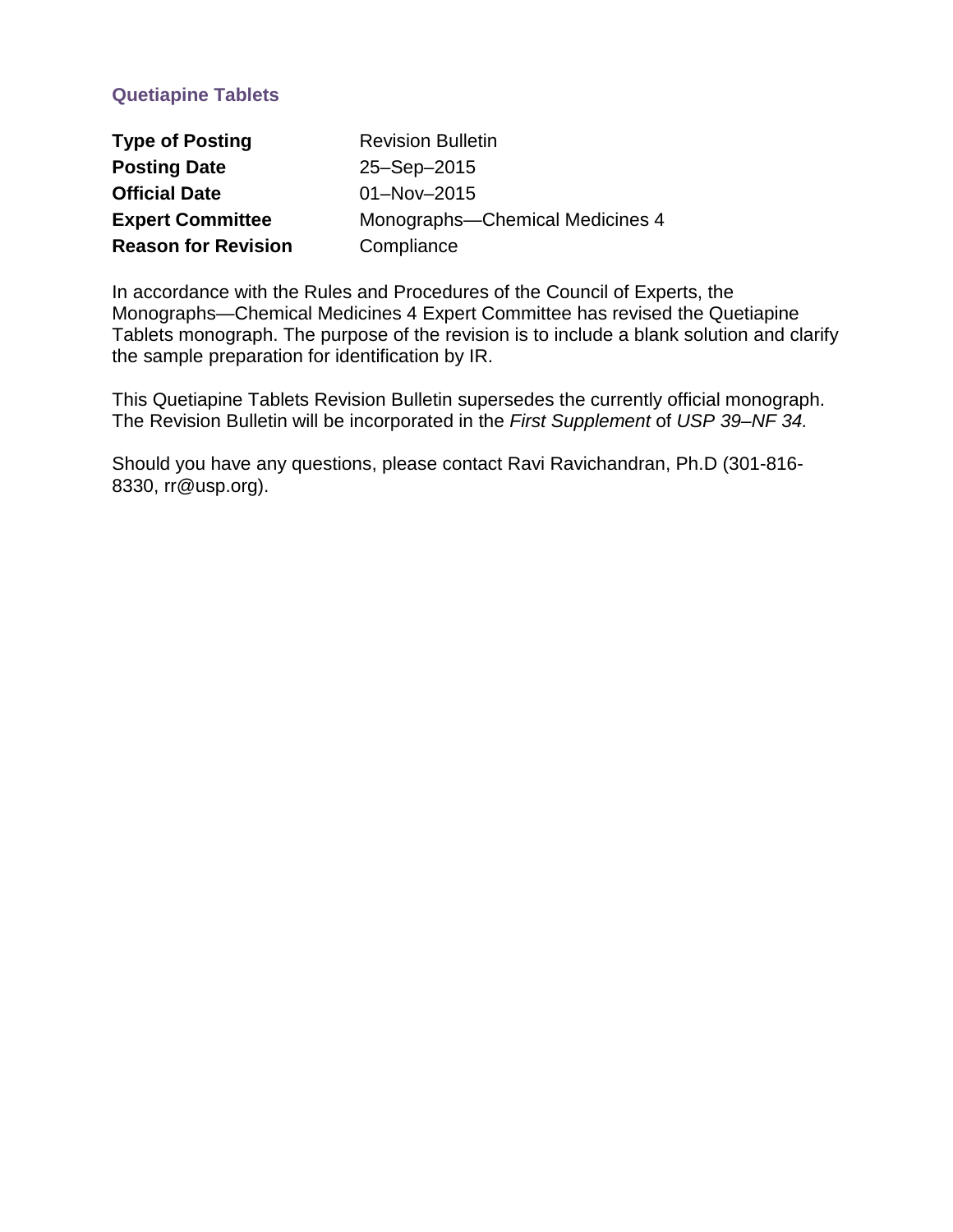## **.Quetiapine Tablets Flow rate:** 1.5 mL/min

- A. INFRARED ABSORPTION  $\langle 197F \rangle$ 
	- **Standard solution:** Dissolve 10 mg of quetiapine fumarate in 10 mL of acetone. Sonicate for 10 min. Filter and evaporate the solvent. Dissolve the residue in Result =  $(r_0/r_s) \times (C_s/C_0) \times N \times (M_t/M_t z) \times 100$ 2 mL of chloroform. Filter and use 20  $\mu$ L of the filtrate for analysis.
	- *r*<sub>*U*</sub> = peak response of quetiapine from the *Sample*<br> **Sample solution:** Finely powder 10 Tablets. Dissolve<br>
	an amount of the powder equivalent to 10 mg of que-<br> *r<sub>s</sub>* = peak response of quetiapine from the *Standard* an amount of the powder equivalent to 10 mg of que-<br>tiapine fumarate in 10 mL of acetone, avoiding large<br>pieces of Tablet coating, if any. Sonicate for 10 min.<br>Filter and evaporate the solvent. Dissolve the residue in<br>2 m

**•Blank:** Filter 10 mL of acetone and evaporate the sol-<br>
vent. Dissolve the residue using 2 mL of chloroform<br>
and filter.<br>
and filter. **Analysis** 383.51

**Analysis**<br> **Samples:** *Standard solution, Sample solution, and Blank*  $M_{r2}$  = molecular weight of quetiapine fumarate,<br>
Add drop-wise approximately 20 µL of each of the 883.09<br>
Samples separately onto a clean IR transmi samples separately onto a clean IR transmission window, allowing each drop to dry before adding the **PERFORMANCE TESTS** next. Record the spectra.

**Acceptance criteria:** Meet the requirements• (RB 1-Nov-

• **B.** The retention time of the major peak of the *Sample solution* corresponds to that of the *Standard solution*, as • **<sup>D</sup>ISSOLUTION** 〈**711**〉 obtained in the *Assay*. **Test 1**

**ASSAY**<br> **Medium:** Water; 900 mL, deaerated<br> **PROCEDURE**<br> **Buffer:** 1.4 g/L of monobasic potassium phosphate in<br> **Buffer:** 1.4 g/L of monobasic potassium phosphate in<br> **Buffer:** 1.4 g/L of monobasic potassium phosphate in

**PROCEDURE TEACH OF THE CALCE TRANSFERIMATE SOME THE CALCE TRANSFERIMATE TO 1 L of this solution, add 1 mL of triethyl-<br>
antine and adjust with dilute phosphoric acid to a pH<br>
of 6.5 (1 in 10, y/v).<br>
of 6.5 (1 in 10, y/v)** 

portion of the solution through a suitable filter of 0.45-<br>
um pore size.<br> **Sample solution:** Nominally 0.1 mg/mL of quetiapine<br>
prepared by diluting an aliquot of the *Sample stock so*-<br>
lution with *Mobile phase*<br>
lution

**Chromatographic system Add the following:** (See *Chromatography*  $\langle$  621 $\rangle$  *System Suitability*.) **Mode:** LC . **Detector:** UV 225 nm Column: 4.6-mm × 15-cm; 5-µm packing L1 Flow rate: 1.5 mL/min **DEFINITION**<br>
Quetiapine Tablets contain an amount of quetiapine<br>
fumarate equivalent to NLT 90.0% and NMT 110.0% of<br>
the labeled amount of quetiapine (C<sub>21</sub>H<sub>25</sub>N<sub>3</sub>O<sub>2</sub>S).<br> **IDENTIFICATION**<br> **IDENTIFICATION**<br> **IDENTIFIC Tailing factor:** NMT 1.5<br>**Relative standard deviation:** NMT 2.0% **Analysis** *Change to read:* **Samples:** *Standard solution* and *Sample solution* Calculate the percentage of the labeled amount of quetiapine (C<sub>21</sub>H<sub>25</sub>N<sub>3</sub>O<sub>2</sub>S) in the portion of Tablets taken:

- 
- 
- 
- 
- 
- 
- 

## **Change to read:**

- 
- 
- 
- 
-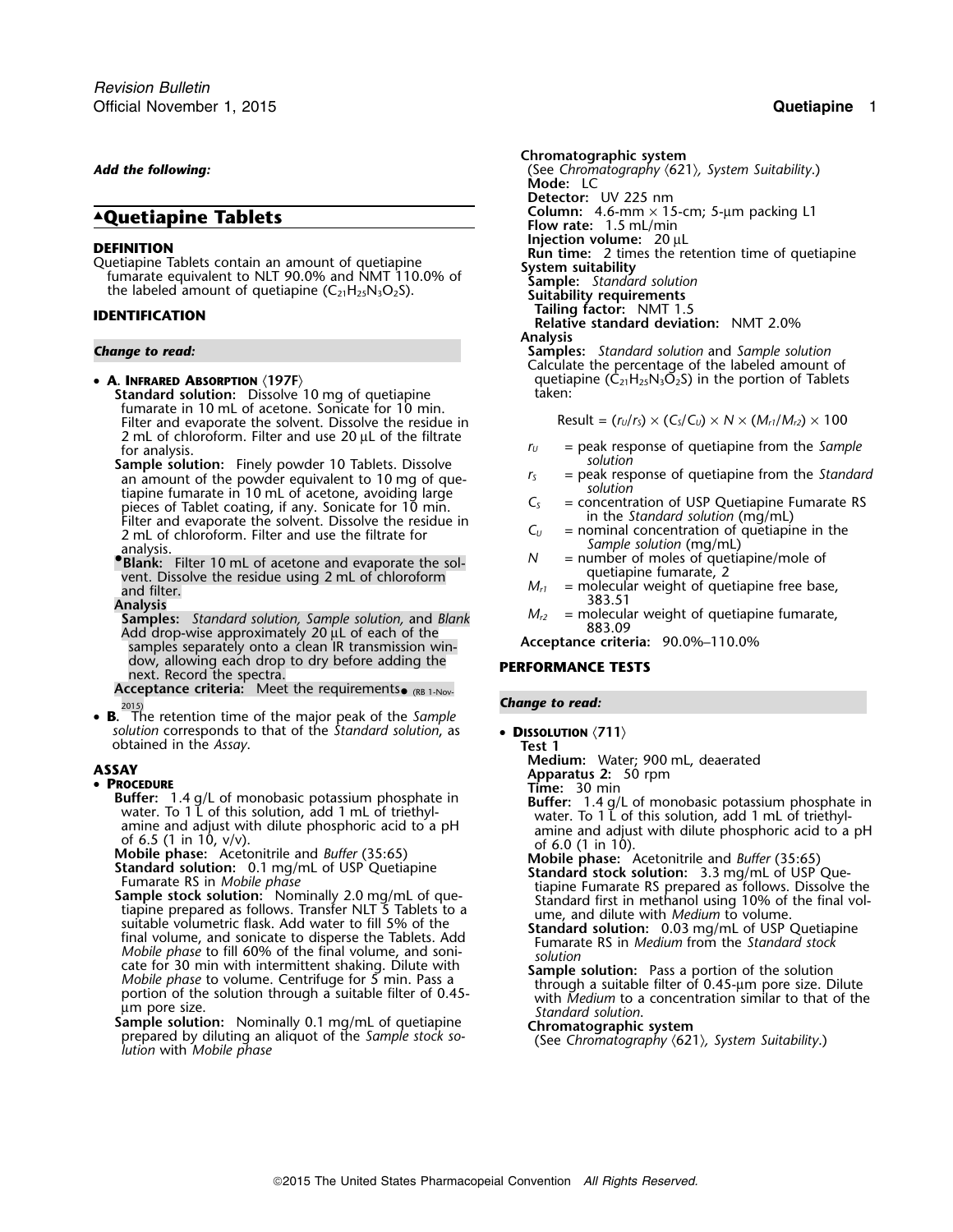**Mode:** LC<br>**Detector:** UV 225 nm **Column:** 4.6-mm × 15-cm; 5-µm packing L1 **Flow rate:** 2 mL/min 30.1 **Flow rate:** 2 mL/min 300 0.1 **Injection volume:** 50 µL **Run time:** 1.5 times the retention time of quetiapine System suitability System suitability<br>
Sample: Standard solution<br>
Suitability requirements<br>
Tailing factor: NMT 1.5<br>
Tailing factor: NMT 1.5<br>
Relative standard deviation: NMT 2.0%<br>
Relative standard deviation: NMT 2.0%<br>
Relative standard dev

**Relative standard deviation:** NMT 2.0%<br> **Analysis** dissolved:  $\frac{1}{2}$  dissolved:  $\frac{1}{2}$  dissolved:  $\frac{1}{2}$  dissolved:  $\frac{1}{2}$  dissolved:  $\frac{1}{2}$  dissolved:  $\frac{1}{2}$  dissolved:  $\frac{1}{2}$  dissolved:  $\frac{1}{2}$  d

**Samples:** Standard solution and Sample solution  $\blacksquare$  Result = (A<sub>u</sub>/A<sub>s</sub>) × C<sub>s</sub> × V × N × (M<sub>r1</sub>/M<sub>r2</sub>) × (1/L) × 100<br>Calculate the percentage of the labeled amount of quetiapine (C21H25N3O2S) dissolved: *<sup>A</sup><sup>U</sup>* = absorbance of the *Sample solution*

- 
- $r_0$  = peak response of quetiapine from the *Sample*<br>
solution<br>  $r_5$  = peak response of quetiapine from the *Standard*<br>
solution<br>  $r_5$  = concentration of USP Quetiapine Fumarate RS<br>  $r_5$  = concentration of USP Quetiap
- 
- 
- 
- quetiapine fumarate, 2<br>  $M_{r1}$  = molecular weight of quetiapine free base, **Tolerances:** NLT 80% (*Q*) of the labeled amount of<br>  $M_{r2}$  = molecular weight of quetiapine fumarate **Test 3**<br> **Tolerances:** NLT 80% (*Q*) of
- $M_{r2}$  = molecular weight of quetiapine fumarate,<br>
883.09<br>
L = label claim (mg/Tablet)<br>
Tolerances: NLT 80% (Q) of the labeled amount of<br>
quetiapine (C<sub>21</sub>H<sub>25</sub>N<sub>3</sub>O<sub>2</sub>S) is dissolved.<br>
Apparatus 2: 50 rpm

- 
- 

stock solution in Medium, where L is the label claim in<br>mg/Tablet.<br>**Mode:** UV **ablet.**<br>**Analytical wavelength:** 282 nm

**Sample solution:** Pass a portion of the solution under **Analytical Wavelength:** 282 nm engths in the through a suitable filter

**Instrumental conditions** 

**Analytical wavelength:** 290 nm with background **200, 300, or 400 mg:** 0.1 cm

| ٠<br>u<br>M<br>٠ |  |
|------------------|--|
|------------------|--|

| Label claim, L<br>(mg/Tablet) | Cell<br>$(cm)$ |
|-------------------------------|----------------|
| 25                            | 1.0            |
| 50                            | 1.0            |
| 100                           | 0.5            |
| 150                           | 0.2            |
| zuu                           |                |

| <b>Table 1</b> (Continued) |
|----------------------------|
|                            |

|                               | .            |
|-------------------------------|--------------|
| Label claim, L<br>(mg/Tablet) | Cell<br>(cm) |
| 300                           |              |
| 100                           |              |

- 
- 
- Result =  $(r_0/r_s) \times C_s \times V \times N \times (M_{r_1}/M_{r_2}) \times (1/L) \times 100$ <br>  $C_s$  = absorbance of the Standard solution<br>  $C_s$  = concentration of USP Quetiapine Fumarate RS<br>
in the Standard solution (mg/mL)
	-
	-
	-
	-
	-

- Times<br>
Test 2<br>
If the product complies with this procedure, the label-<br>
If the product complies with this procedure, the label-<br>
If the product complies with this procedure, the label-<br>
If the product complies with this pr
	-
	-
- Medium: 1 g/L of sodium chloride in water; 900 mL,<br> **A00 mg:** 45 min<br>
deaerated<br>
Funarate RS in 0.1 N hydrochloric acid<br>
Time: 20 min<br>
Standard stock solution: 1.3 mg/mL of USP Que-<br>
Time: 20 min<br>
Standard stock solution:
	-
	- -
	-
- test through a suitable filter.<br> **Blank:** Medium<br> **For Tablets labeled to contain 25 or 50 mg:**<br> **Post-importal conditions**<br> **Post-importal conditions**
- **Mode:** UV **For Tablets labeled to contain <sup>•</sup><b>100,•** (ERR 1-Apr-2015)<br> **Mode:** UV<br> **Analytical wavelength:** 290 nm with background<br> **Analytical wavelength:** 290 nm with background<br> **Analytical wavelength:** 290 nm with ba
	-
	-
- **Blank:** 0.1 N analysis<br>**Cell:** See *Table 1*. **Samples:** *Standard solution, Dilute standard solution, Samples: Standard solution, Dilute standard solution, Sample solution*, and *Blank*
	- **Table 1 For Tablets labeled to contain 25 or 50 mg Label claim,** *<sup>L</sup>* **Cell** Calculate the percentage of the labeled amount of quetiapine (C<sub>21</sub>H<sub>25</sub>N<sub>3</sub>O<sub>2</sub>S) dissolved:

$$
\begin{array}{c|c}\n 25 & 1.0 & \text{Result} = (A_U/A_S) \times C_S \times D \times N \times (M_{r1}/M_{r2}) \times V \times (1/L) \\
 \hline\n 50 & \text{1.0} & \times 100\n \end{array}
$$

- 
- $A_U$  = absorbance of the *Sample solution*<br> $A_S$  = absorbance of the *Dilute standard* <sup>200</sup> 0.2 *A<sup>S</sup>* = absorbance of the *Dilute standard solution*
- $C<sub>S</sub>$  = concentration of USP Quetiapine Fumarate RS
	- in the *Dilute standard solution* (mg/mL)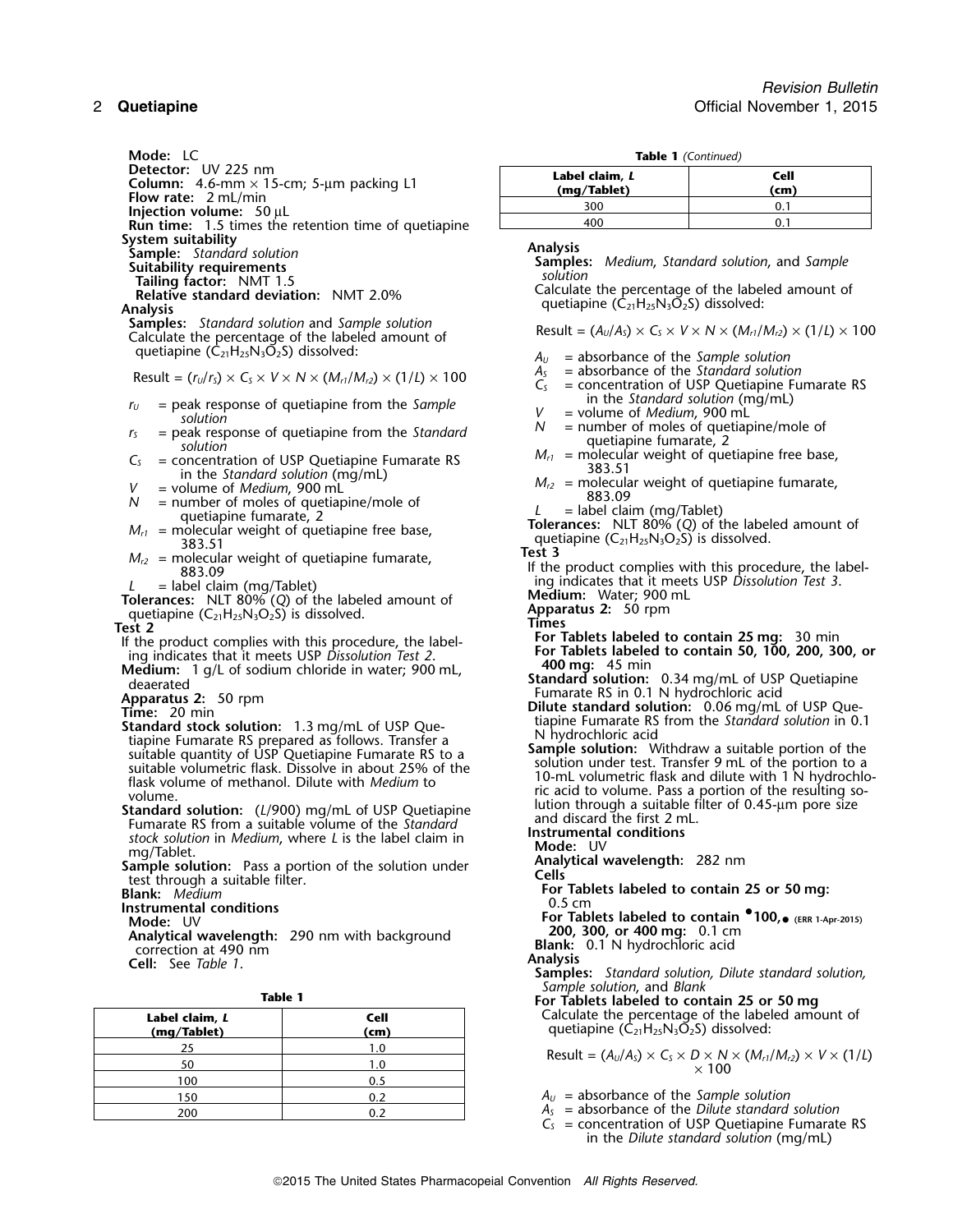- 
- 
- quetiapine fumarate, 2<br> $M_{r1}$  = molecular weight of quetiapine free base,
- 
- *V* = volume of *Medium*, 900 mL<br>*L* = label claim (mg/Tablet)
- 
- **For Tablets labeled to contain 100, 200, 300, or Mode:** LC

Calculate the percentage of the labeled amount of **Column:**  $4.6\text{-mm} \times 15\text{-cm}$ <br>quetiapine (C<sub>21</sub>H<sub>25</sub>N<sub>3</sub>O<sub>2</sub>S) dissolved: **Column temperature:**  $45^\circ$ quetiapine (C<sub>21</sub>H<sub>25</sub>N<sub>3</sub>O<sub>2</sub>S) dissolved:

$$
Result = (AU/AS) \times CS \times D \times N \times (Mr1/Mr2) \times V \times (1/L)
$$
  
× 100

- $A_U$  = absorbance of the *Sample solution*
- 
- 
- 
- 
- *Mr1* = molecular weight of quetiapine free base, *solution*
- 
- 
- *L* = label claim (mg/Tablet)
- 
- **For Tablets labeled to contain 25 mg:** NLT 75%
- 
- **or 400 mg:• (ERR 1-Apr-2015)** NLT 70% (*Q*) of the la- *solution*
- **UNIFORMITY OF DOSAGE UNITS** 〈**905**〉**:** Meet the *C<sup>U</sup>* = nominal concentration of quetiapine in the requirements *Sample solution* (mg/mL)

### •

- **Buffer:** Dissolve 0.8 g of anhydrous dibasic sodium 383.51 <sup>p</sup>hosphate and 0.6 g of potassium dihydrogen ortho- *<sup>M</sup>r2* = molecular weight of quetiapine fumarate, phosphate in 1 L of water.<br> **Solution A:** Acetonitrile and *Buffer* (10:90). Adjust with **Acceptance crite**
- 
- **Diluent:** Acetonitrile and *Solution A* (65:35) **Mobile phase:** See Table 2.

| $\sim$<br>M<br>۰. |  |
|-------------------|--|
|-------------------|--|

|       |                   |                   | Name                            | Time | NM <sup>-</sup> |
|-------|-------------------|-------------------|---------------------------------|------|-----------------|
| Time  | <b>Solution A</b> | <b>Solution B</b> | Quetiapine N-oxide <sup>a</sup> | 0.28 |                 |
| (min) | (%)               | (%)               | Quetiapine related              |      |                 |
|       | 80                | 20                | compound B                      | 0.39 |                 |
| 20    |                   | 25                | Quetiapine related              |      |                 |
| 30    | 65                | 35                | compound G                      | 0.69 |                 |
| 35    | 35                | 65                | Quetiapine desethoxyb,c         | 0.88 |                 |
| 55    | 25                | 75                | Quetiapine                      | 1.0  |                 |
| 56    | 80                | 20                | Bis(dibenzothiazepinyl)         |      |                 |
| 65    | 80                | 20                | piperazineb,d                   | 2.0  |                 |

System suitability solution: 0.5 mg/mL of USP Que-<br>
tiapine System Suitability RS in *Diluent* prepared as fol-<br>
lows. Transfer the required quantity of USP Quetiapine<br>
fication purposes impurities controlled in the drug s System Suitability RS to a suitable volumetric flask. Add cluded in the total impurities.<br>70% of the flask volume and sonicate to dissolve. Di-<br>2-[4-(Dibenzo[b,f][1,4]thiazepin-11-yl]piperazin-1-yl]ethanol.  $70%$  of the flask volume and sonicate to dissolve. Did lute with *Diluent* to volume. .1,4-Bis(dibenzo[*b,f*][1,4]thiazepin-11-yl)piperazine.

*D* = dilution factor, 1.1 **Standard solution:** 1.2 µg/mL of USP Quetiapine<br> *N* = number of moles of quetiapine/mole of **Fumarate RS** in *Diluent*. Sonication may be used to *Fumarate RS in Diluent.* Sonication may be used to aid in dissolution. *Mr1* = molecular weight of quetiapine free base, **Sample solution:** Nominally 0.5 mg/mL of quetiapine 383.51 in *Diluent* from a portion of weighed and crushed Tab-<br>M<sub>c2</sub> = molecular weight of quetiapine fumarate, lets (NLT 10). Sonicate for 10 min with intermittent nolecular weight of quetiapine fumarate, lets (NLT 10). Sonicate for 10 min with intermittent<br>883.09 shaking.<br>Chromatographic system *L* (See *Chromatography*  $\langle 621 \rangle$ , *System Suitability.)* **Mode:** LC **400 Detector:** UV 225 nm<br>**Column:** 4.6-mm × 15-cm; 5-µm packing L7 **Flow rate:** 1.5 mL/min Result = (*AU*/*AS*) <sup>×</sup> *<sup>C</sup><sup>S</sup>* <sup>×</sup> *<sup>D</sup>* <sup>×</sup> *<sup>N</sup>* <sup>×</sup> (*Mr1*/*Mr2*) <sup>×</sup> *<sup>V</sup>* <sup>×</sup> (1/*L*) **Injection volume:**<sup>20</sup> <sup>µ</sup><sup>L</sup> <sup>×</sup><sup>100</sup> **System suitability Samples:** *System suitability solution* and *Standard*  $A_s$  = absorbance of the *Standard solution*<br>  $C_s$  = concentration of USP Quetiapine Fumarate RS<br>
in the *Standard solution* (mg/mL)<br>  $D$  = dilution factor, 1.1<br>  $N$  = number of moles of quetiapine/mole of<br>
quetiapine fum Relative standard deviation: NMT 5.0%, Standard 383.51<br>  $M_{r2}$  = molecular weight of quetiapine fumarate,<br>
883.09<br>  $V =$  volume of *Medium*, 900 mL<br>
383.09<br>
200 mL<br>
200 mL<br>
200 mL<br>
200 mL<br>
200 mL<br>
200 mL<br>
200 mL<br>
200 mL<br>
200 product in the portion of Tablets taken: **Tolerances** Result = ( $r_U/r_S$ ) × ( $C_S/C_U$ ) × N × ( $M_{rI}/M_{r2}$ ) × 100 (Q) of the labeled amount of quetiapine  $r_U =$  peak response of each individual impurity  $( C_{21} H_{25} N_3 O_2 S )$  is dissolved. (C21H25N3O2S) is dissolved. from the *Sample solution* **•.For Tablets labeled to contain 50, 100, 200, 300,** *<sup>r</sup><sup>S</sup>* = peak response of quetiapine from the *Standard* beled amount of quetiapine  $(C_{21}H_{25}N_3O_2S)$  is  $C_5$  = concentration of USP Quetiapine Fumarate RS dissolved.<br> **GRMITY OF DOSAGE UNITS** (905): Meet the **interpretisting the Standard solution** (mg/mL) contration of quetiapine in the

- 
- *<sup>N</sup>* = number of moles of quetiapine/mole of **IMPURITIES** quetiapine fumarate, 2
	-
	-

**Solution A:** Acetonitrile and *Buffer* (10:90). Adjust with **Acceptance criteria:** See *Table 3*. Disregard any peak dilute phosphoric acid (1 in 10, v/v) to a pH of 6.7. with an area below 0.05% in the *Sample solution*.

|--|--|

|               | oile phase: See <i>Table 2</i> . |                          |                                  |                                      |                                      |
|---------------|----------------------------------|--------------------------|----------------------------------|--------------------------------------|--------------------------------------|
|               | Table 2                          |                          | <b>Name</b>                      | <b>Relative</b><br>Retention<br>Time | Acceptance<br>Criteria,<br>NMT $(%)$ |
| Time<br>(min) | <b>Solution A</b><br>(%)         | <b>Solution B</b><br>(%) | Quetiapine N-oxide <sup>a</sup>  | 0.28                                 | 0.2                                  |
|               | 80                               | 20                       | Quetiapine related<br>compound B | 0.39                                 | 0.2                                  |
| 20            | 75                               | 25                       | Quetiapine related               |                                      |                                      |
| 30            | 65                               | 35                       | compound G                       | 0.69                                 | 0.2                                  |
| 35            | 35                               | 65                       | Quetiapine desethoxyb,c          | 0.88                                 |                                      |
| 55            | 25                               | 75                       | Quetiapine                       | 1.0                                  |                                      |
| -56           | 80                               | 20                       | Bis(dibenzothiazepinyl)          |                                      |                                      |
| 65            | 80                               | 20                       | piperazineb,d                    | 2.0                                  |                                      |

a 4-(Dibenzo[b,f][1,4]thiazepin-11-yl)-1-[2-(2-hydroxyethoxy)ethyl]piper-

Frocess impurities controlled in the drug substance. Included in the reduction purposes only. Not reported for the drug product and not in-<br>cluded in the total impurities.